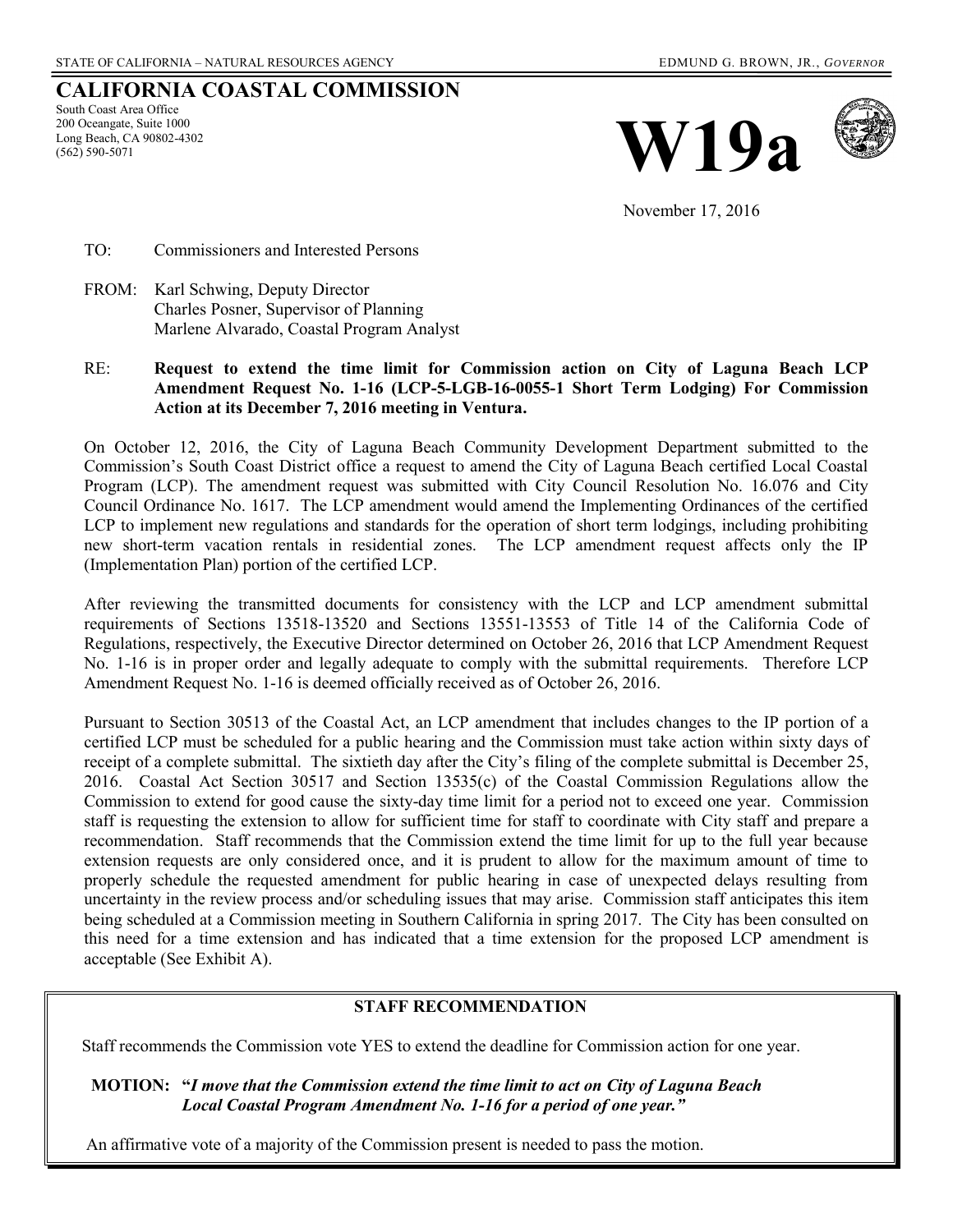

# **COASTAL COMMISSION**

| EXHIBIT# |     |  |  |
|----------|-----|--|--|
|          |     |  |  |
| PAGE.    | -OF |  |  |

November 17, 2016

California Coastal Commission 200 Oceangate - Tenth Floor Long Beach, CA 90802

#### Re: Request for Certification of Local Coastal Program Amendment No. 15-2254 by the California Coastal Commission Related to the Regulation of Short-Term Lodging in the City of Laguna Beach

Dear Commission Members:

After many public meetings and hearings and extensive public review and debate, the City Council of the City of Laguna Beach adopted Local Coastal Program Amendment No. 15-2254 (LCPA) related to a zoning ordinance regulating short-term lodging (STL) in the City of Laguna Beach. The City submitted the LCPA to the attention of the Executive Director last month, requesting that the California Coastal Commission consider, approve and certify the LCPA.

The City is aware of the Coastal Commission's position that banning STL entirely may be inconsistent with the Coastal Act in that STL represents a high priority visitor-serving use that should be promoted as a means to provide overnight accommodations and support increased coastal access opportunities. Importantly, the City's LCPA request does not constitute a complete ban, and for the following reasons, I believe that the City's LCPA is consistent with the Coastal Act:

- Existing permitted STL units in residential zones will be allowed to remain in perpetuity. That is, they will not be subject to involuntary abatement or amortization.
- STL units will be permitted in all commercial zones rather than a limited number of commercial zones in the existing LCP.
- STL will continue to be promoted as a visitor-serving use. Specifically, there are approximately 789 properties in commercial zones that permit residential units as a mixed use. As a result, the LCPA will allow up to approximately 2,816 residential units in commercial zones that could be utilized for STL.
- 10 of the currently approved 36 permits for STL are within commercial zoning districts, thus providing evidence that STL in commercial districts is desired.
- Approximately 728 existing residential units are currently located within these same commercial  $\bullet$ zoning districts that could, if permitted, accommodate STL under the adopted LCPA immediately without the need for any future development activity.
- While the ordinance would not permit the establishment of additional (new) STL units within residential zoning districts, there is a significant amount of current and potential available sites within existing commercial districts to accommodate the need for this important visitor-serving use.
- The geography of the City is unique as commercial districts are located closer to the ocean than most ۰ residential districts and therefore provide greater public access to the major visitor destination of the shoreline.
- The City's commercial districts are at a significantly lower and more accessible elevation to the shoreline than most of the City's residential districts, which are located further inland and upslope.
- Most of the commercial districts are adjacent to or within a distance of 200' (1 lot depth) from the shoreline.

505 FOREST AVE.

LAGUNA BEACH, CA 92651 TEL (949) 497-3311 FAX (949) 497-0771